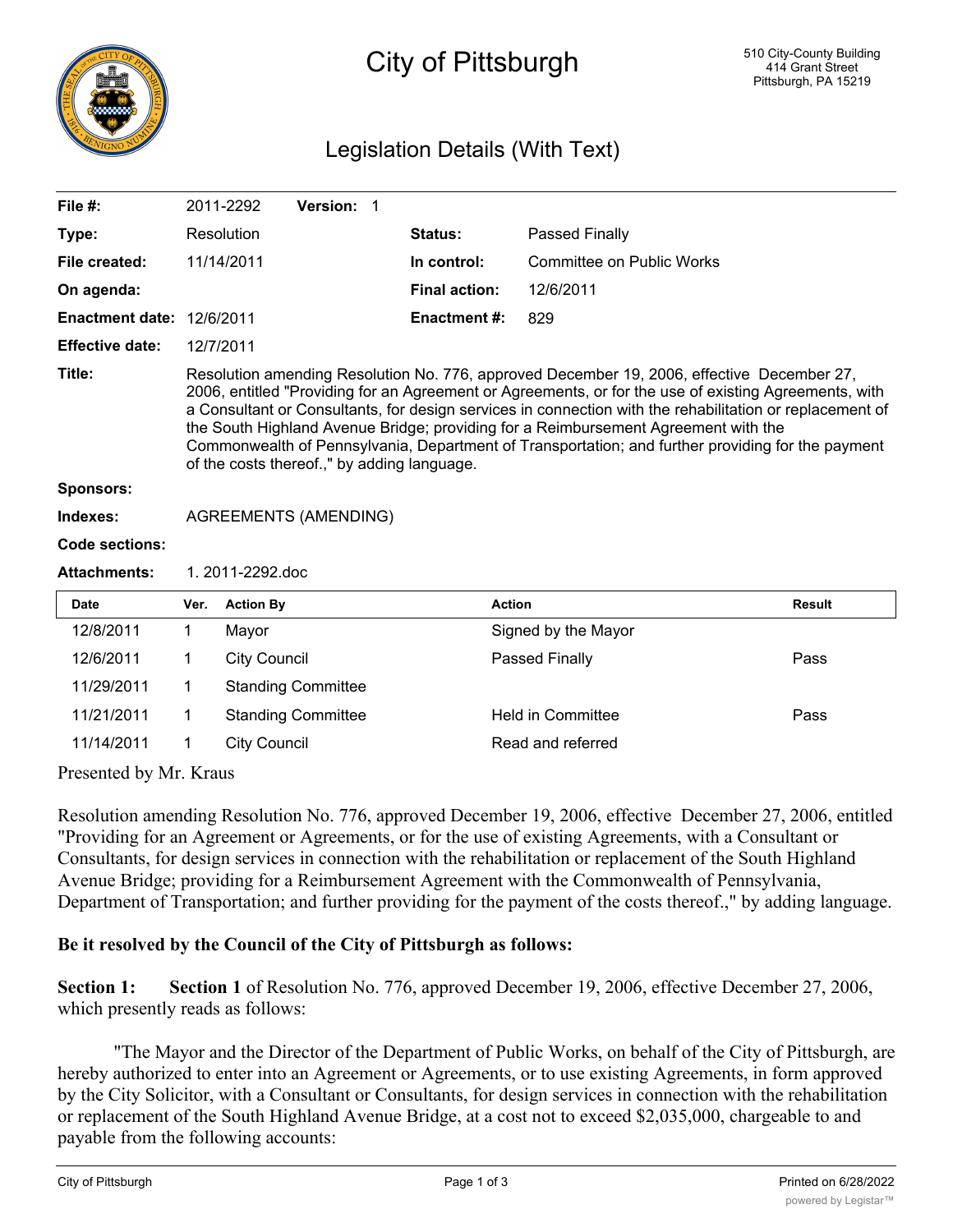| Account            | 600000       |
|--------------------|--------------|
| Fund               | 2610         |
| Org                | 400000       |
| Sub-Class          | C2006        |
| Project/Grant      | 2233052      |
| <b>Budget Year</b> | 2006         |
| Amount             | \$101,750    |
| Source             | <b>CDBG</b>  |
| Account            | 600000       |
| Fund               | 5100         |
| Org                | 400000       |
| Sub-Class          | <b>PGHPR</b> |
| Project/Grant      | 2233052      |
| <b>Budget Year</b> | 2006         |
| Amount             | \$1,628,000  |
| Source             | <b>FHWA</b>  |
| Account            | 600000       |
| Fund               | 5100         |
| Org                | 400000       |
| Sub-Class          | <b>PGHPR</b> |
| Project/Grant      | 2233052      |
| <b>Budget Year</b> | 2006         |
| Amount             | \$305,250    |
| Source             | <b>SHW</b>   |
| <b>TOTAL</b>       | \$2,035,000" |

is hereby amended to read as follows:

The Mayor and the Director of the Department of Public Works, on behalf of the City of Pittsburgh, are hereby authorized to enter into an Agreement or Agreements, or to use existing Agreements with a Consultant or Consultants, for design services; and to enter into a Contract or Contracts, or the use of existing Contracts; to enter into Property/Easement Agreements in connection with the rehabilitation or replacement of the South Highland Avenue Bridge, at a cost not to exceed \$2,035,000, chargeable to and payable from the following accounts:

| Account            | 600000            |
|--------------------|-------------------|
| Fund               | 2610              |
| Org                | 400000            |
| Sub-Class          | C <sub>2006</sub> |
| Project/Grant      | 2233052           |
| <b>Budget Year</b> | 2006              |
| Amount             | \$101,750         |
| Source             | <b>CDBG</b>       |
|                    |                   |
| Account            | 600000            |
|                    |                   |